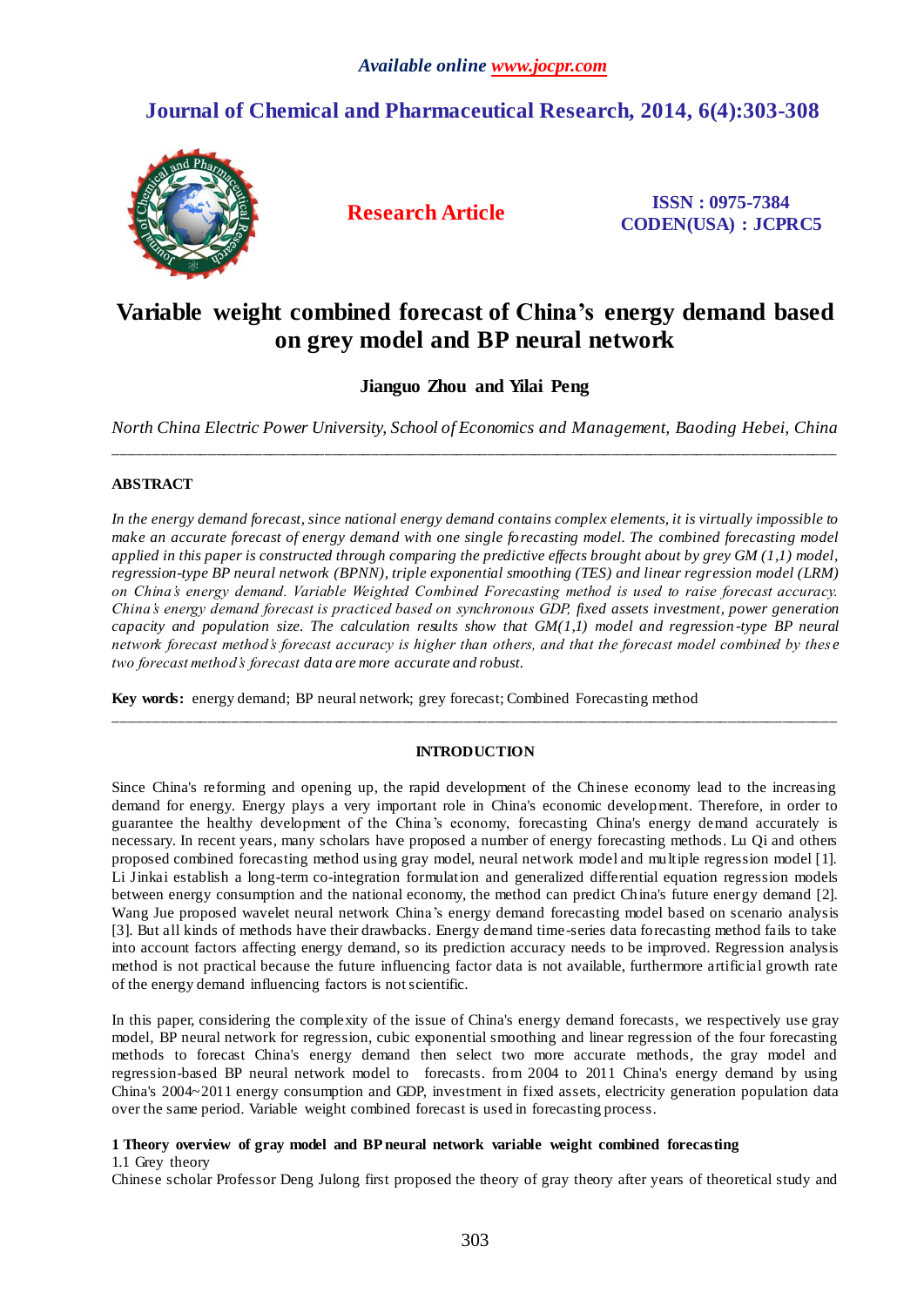practical analysis [4]. He believes that, under certain conditions, some of the known information that exist in the gray system should be fu lly utilized, and we should allow the uncertain information exists in the system. On this basis, we can analyze the grey systems by making full use of the known information. Grey prediction is a prediction method for systems containing uncertainties. Deng Julong gets an approximate exponential growth curve by accumulating and generating the historical data. The exponential growth is in line with the form of Differential Equations[5]. After the above process of the raw data, by establishing appropriate equations, the future development trend of things can be predicted.

*\_\_\_\_\_\_\_\_\_\_\_\_\_\_\_\_\_\_\_\_\_\_\_\_\_\_\_\_\_\_\_\_\_\_\_\_\_\_\_\_\_\_\_\_\_\_\_\_\_\_\_\_\_\_\_\_\_\_\_\_\_\_\_\_\_\_\_\_\_\_\_\_\_\_\_\_\_\_*

#### 1.2 BP neural network

BP (Back Propagation) neural network model, proposed by a team of scientists led by Rumelhart and McCelland, is a multilayer feedforward networks trained by error back propagation algorithm [6]. BP neural network can learn and store large amounts of input - output mapping relationship, without manually entering this mapping of mathematical equations. Its learning rule is using the steepest descent method: constantly adjust the weights and thresholds of the network, and then minimize the quadratic sum of the network error, finally achieving prediction function.

#### 1.3 Variable weight combined forecasting

There are two concepts of combined forecast. One is focusing on the results of forecast methods, and then selecting an appropriate weight to weighted average the forecast result. The other is comparing several forecasting methods to select the minimum error model as the optimal model forecasts. In this paper, the first method is applied.

In the combined forecast, the weight is the key to determine the accuracy of combined forecast. According to whether the weight is determined, combined forecast can be divided into fixed and variable weight combined forecast. Fixed weight is a fixed constant, while variable weight will change as a function of time. Fixed weight combined forecast is so simple that cannot absorb the advantages of various forecasting methods. Only using "adaptive" real-time algorithm to give different weights at different times is more appropriate. "Adaptive" real-time algorithm enables the combined forecasting model to learn the advantages of various types of forecast models to improve forecast accuracy[7].

2 Variable weighted combined forecast model of China's energy demand based on grey model and BP neural network

2.1 Establishment of GM(1,1) model

2.1 Establishment of GM(1,1) model<br>The first step, accumulated generation: Set up a time series of observations  $X^{(0)} = \{x^{(0)}(1), x^{(0)}(2), \ldots, x^{(0)}(n)\},$ then generate a new sequence which is  $X^{(1)} = \{x^{(1)}(1), x^{(1)}(2), \ldots, x^{(1)}(n)\}$  by accumulation.

The second step, the determination of the data matrix:

$$
\mathbf{B} = \begin{pmatrix}\n-\frac{1}{2}(x^{(1)}(1) + x^{(1)}(2)) & 1 \\
-\frac{1}{2}(x^{(1)}(2) + x^{(1)}(3)) & 1 \\
\vdots & \vdots & \ddots \\
-\frac{1}{2}(x^{(1)}(n-1) + x^{(1)}(n)) & 1\n\end{pmatrix}
$$
\n
$$
\mathbf{Y}_{N} = [x^{(0)}(2), x^{(0)}(3), \cdots, x^{(0)}(n)]^{T}
$$

Then use matrix B and  $Y_N$ , estimate parameter  $\hat{\mathbf{a}} = (B^T B)^{-1} B^T Y_N$  by least square method.

The third step, the establishment of forecast model, by soluting the first order linear differential equations:

$$
\frac{dX^{(1)}}{dt} + aX^{(1)} = \mu \tag{1}
$$
 Formula (1)

Solving differential equations, we can get forecast model. Solving differential equations, we can get  $\hat{X}^{(1)}(k+1) = [X^{(0)}(1) - \mu / a]e^{-ak} + \mu / a$ i, differential equations, we can get forecast model.<br>+1) =  $[X^{(0)}(1) - \mu / a]e^{-ak} + \mu / a$ , k=0, 1, 2,..., n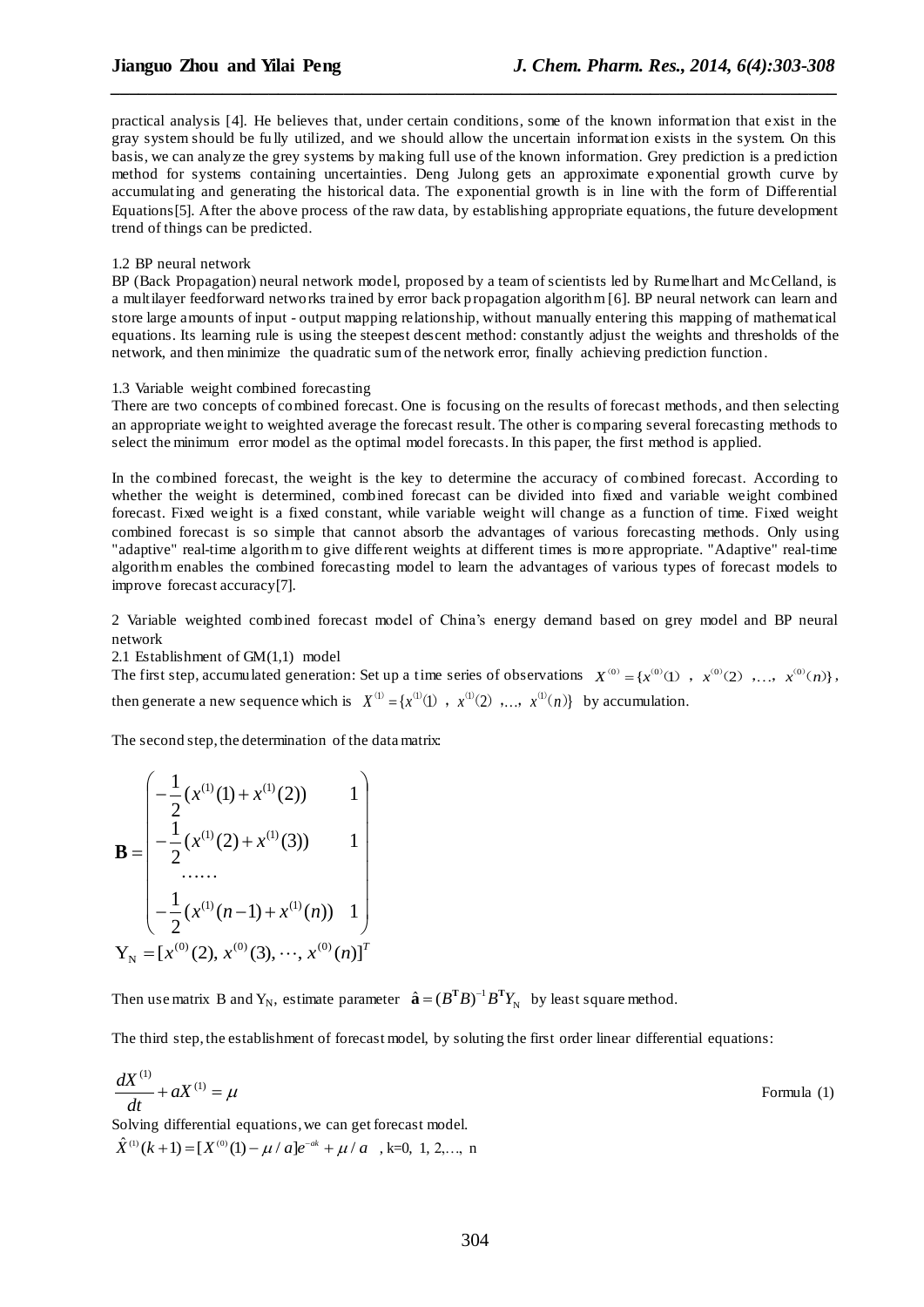#### 2.2 Establishment of BP neural network model

The first step, determination of the network structure: BP artificial neural network algorithm is one of the most classical learning algorithms whose main structure is composed of three parts: an input layer, one or more hidden layers, and an output layer [8]. Each layer consists of a number of internal neurons (or nodes), while the output value in each layer is determined by the input value, the effect function and the threshold value function (weight value). Each layer has different functions: the input layer to outside information; output layer to identify the information from input layer; intermediate hidden layers to represent or store information. For BP neural network, there is a very important theorem that any closed interval in a continuous function can be used, but BP network hidden layer approximation. Therefore a BP neural network which contains an input layer, a hidden layer and an output layer is established. China's GDP, fixed asset investment, power generation, the population is the input of the BP neural network, and the energy demand over the same period is its output. So the input layer comprises four nodes, while the output layer comprises a node. According to the formula:

*\_\_\_\_\_\_\_\_\_\_\_\_\_\_\_\_\_\_\_\_\_\_\_\_\_\_\_\_\_\_\_\_\_\_\_\_\_\_\_\_\_\_\_\_\_\_\_\_\_\_\_\_\_\_\_\_\_\_\_\_\_\_\_\_\_\_\_\_\_\_\_\_\_\_\_\_\_\_*

$$
n_1 = \sqrt{n+m} + a
$$
Formula(2)

In Formula(2) n1 is the optimum number of hidden units, m is the number of input neurons, n is the number of output neurons, a is a constant between 1 and 10. Set  $a = 2$ , then the optimum number of hidden units is 4.

The second step, the network initialization: Assign each connection weights a random number interval (-1, 1). Set the error function e and the maximum learning number M, and then randomly select samples input and the

corresponding expected output.  
\n
$$
d_o(k) = (d_1(k), d_2(k), \cdots, d_q(k))
$$
\n
$$
x(k) = (x_1(k), x_2(k), \cdots, x_n(k))
$$

The third step, the calculation of the input and the output of each neuron: Use the network expected output and actual output to calculate the partial derivative of the error function of each neuron in the output layer. The partial derivative can be defined as  $\delta_o(k)a$ .

The fourth step: use the connection weights of hidden output layer to the output layer and the output of the output layer and the hidden layer to calculate partial derivative of the error function of each hidden layer neuron which can be defined as  $\delta_h(k)$ .

The fifth step: calculate the global error E to judge whether the error of network can meet the requirements. When the error reaches a preset accuracy or learning times exceed the set maximum number of times, end the algorithm. Otherwise, select the next learning samples and the corresponding expected output, and return to the third step, begin next round of learning.

2.3Variable weight combined forecast

2.3.1 Combined forecast

Assume forecast model number is 'n' and forecast time point is N, then set y(t) as the actual value of the period t  $(t=1,2,...,N)$ ,  $\hat{y}_i(t)$  as the forecast value of the i-th model in period t, variable weight  $\omega_i(t)$  as weight of the i-th forecast model in period t. All the values should satisfy the equation

$$
\sum_{i=1}^n \omega_i(t) = 1
$$

Then the variable weight combination forecast value can be expressed as

$$
\hat{y}(t) = \sum_{i=1}^{n} \omega_i(t) \hat{y}_i(t)
$$
 Formula (2)

2.3.2 Determination of weight First, the forecast error should be expressed as  $e_{it} = \hat{y}_i(t) - y_i(t)$  Formula (3)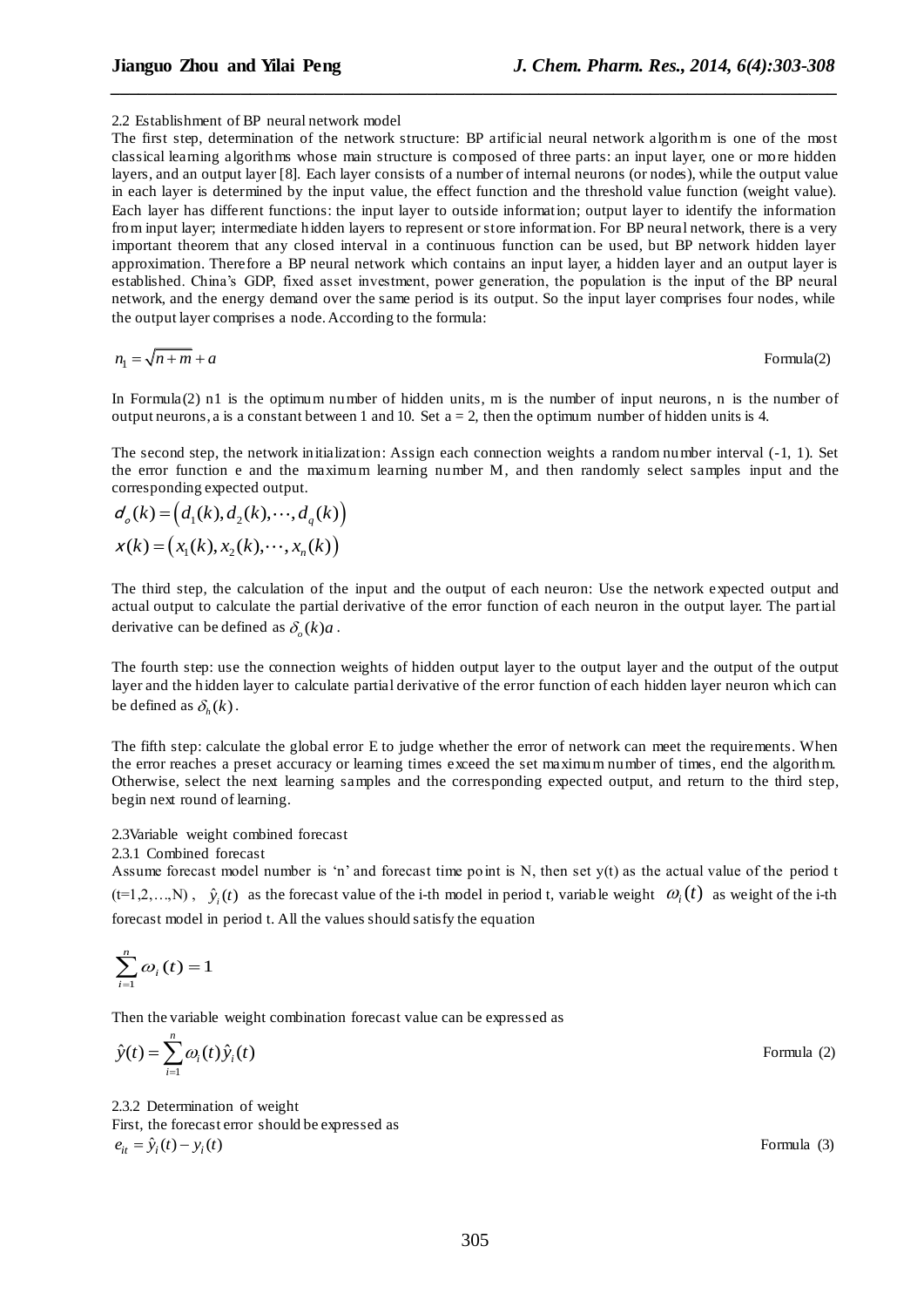Variable weight  $\omega_i(t)$  can be expressed by  $e_{it}$ . To improve the prediction accuracy, the weights should be inversely proportional to the square of the error, which can be expressed as:

*\_\_\_\_\_\_\_\_\_\_\_\_\_\_\_\_\_\_\_\_\_\_\_\_\_\_\_\_\_\_\_\_\_\_\_\_\_\_\_\_\_\_\_\_\_\_\_\_\_\_\_\_\_\_\_\_\_\_\_\_\_\_\_\_\_\_\_\_\_\_\_\_\_\_\_\_\_\_*

$$
\omega_i(t) = \frac{1/e_{it}^2}{\sum\limits_{i=1}^{n} (1/e_{it}^2)}
$$
 Formula (4)

## **3 Variable weight combination forecast of China's energy consumption**

3.1.1 the Basic data of China's energy consumption forecast

China's energy consumption and the corresponding period of GDP, investment in fixed assets, power generation, and population data from 2004 to 2011 is shown in Table 1.

| year | Energy consumption/<br>$10^4$ tons of standard coal $10^8$ Y fixed assets/ $10^8$ Y |        | GDP/ investment in | power generation<br>$/10^8$ kW h | Population/ $10^4$ |
|------|-------------------------------------------------------------------------------------|--------|--------------------|----------------------------------|--------------------|
| 2004 | 213456                                                                              | 159878 | 70477              | 21972                            | 129988             |
| 2005 | 235997                                                                              | 184937 | 88774              | 24941                            | 130756             |
| 2006 | 258676                                                                              | 216314 | 109998             | 28588                            | 131448             |
| 2007 | 280508                                                                              | 265810 | 137324             | 32712                            | 132129             |
| 2008 | 291448                                                                              | 314045 | 172828             | 34541                            | 132802             |
| 2009 | 306647                                                                              | 340903 | 224599             | 37033                            | 133450             |
| 2010 | 324939                                                                              | 401513 | 251684             | 41937                            | 134091             |
| 2011 | 348002                                                                              | 472882 | 311485             | 47217                            | 134735             |

## **Table 1 O riginal Sample Data**

*Note: Data in Table 1 is from China's National Bureau of Statistics*

3.1.2 GM(1,1) Forecast of China's energy demand

According to the data in Table 1, China's energy demand is forecasted by using GM (1,1) model. Forecast result is shown in Table 2:

|  |  |  |  | Table 2 GM (1,1) forecast result |  |
|--|--|--|--|----------------------------------|--|
|--|--|--|--|----------------------------------|--|

| vear                                                                      |  | 2004 2005 2006 2007 2008 2009 2010 2011 |  |  |  |
|---------------------------------------------------------------------------|--|-----------------------------------------|--|--|--|
| GM (1,1) forecast result 228008242165257201273170290130308144327276347595 |  |                                         |  |  |  |

By using posterior-variance-test model, we can analyze the forecast result. The posterior-variance-test ratio  $C=0.018<0.35$ , and the error frequency P=0.98>0.95. According to the two indicators C and P, the accuracy level of the forecast model can be integrated assessment as "good".

3.1.3 BP network forecast of China's Energy demand

Use Matlab2011b software, to write prediction code. The input of the network p is China's GDP, investment in fixed assets, power generation, and population data from 2004 to 2011, and the output t is he corresponding period of China's energy demand. The key program code is:

net= newff (minmax(p),[4,4,1], {'purelin','purelin', 'purelin'}, 'trainlm')

Minmax () function means the normalization of input data. [4,4,1] means nodes of the input layer, hidden layer and output. {'purelin', 'purelin', 'purelin'} means the transfer function of the input layer, hidden layer and output layer. 'Trainlm' is the training function. The forecast result is shown in Table 3:

#### **Table 3: BP network forecast result**

| year                                                                        | 2004 2005 2006 2007 2008 2009 2010 2011 |  |  |  |
|-----------------------------------------------------------------------------|-----------------------------------------|--|--|--|
| BP network forecast result 212265233742259458281110280469302562326142354242 |                                         |  |  |  |

3.1.4 China's energy demand combined forecast

Table 4 shows the confrontation of the four forecast model's result of GM(1,1), BP neural network(BPNN), linear regression mode(LRM), and triple exponential smoothing (TES).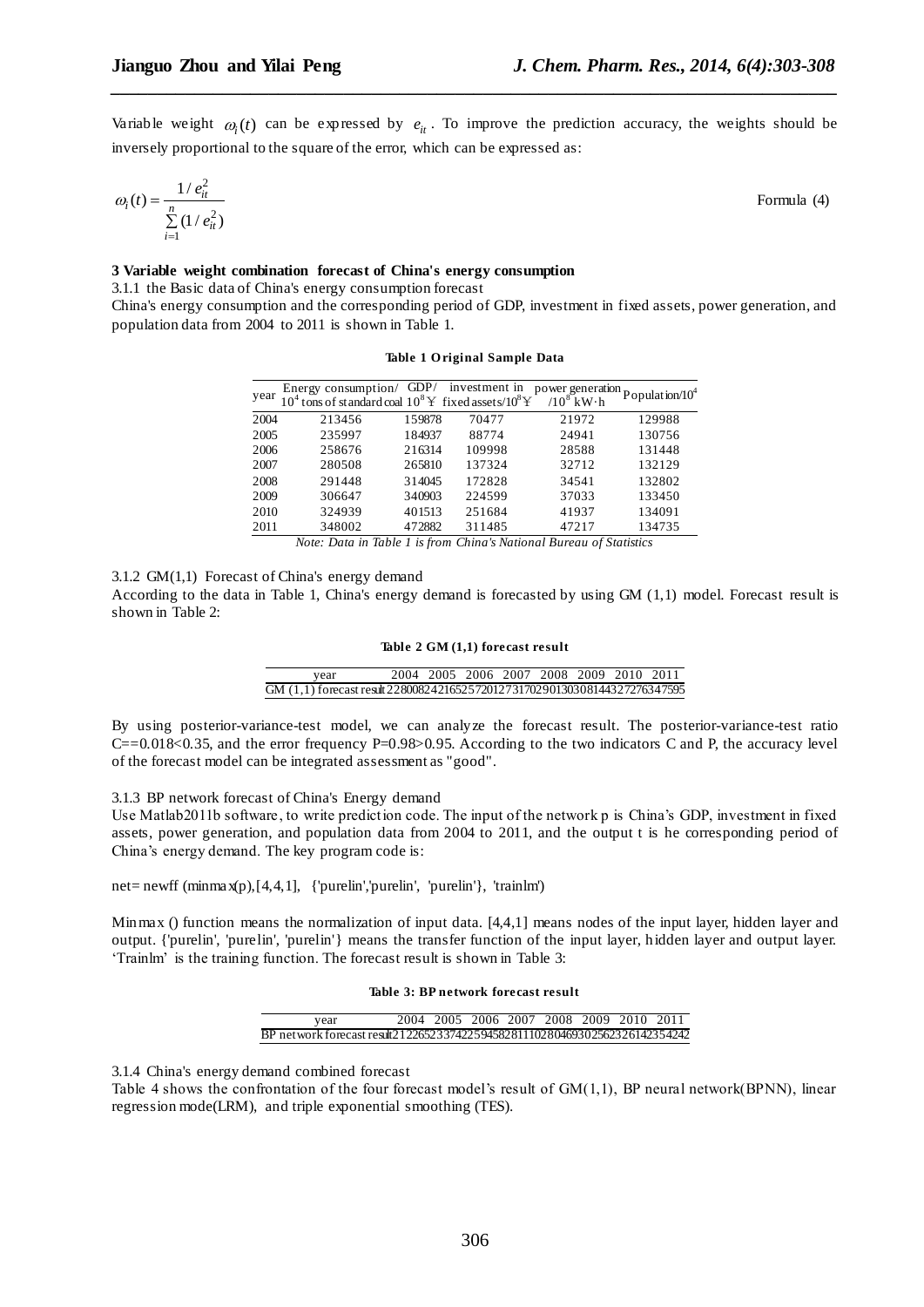| Year | Energy      |        | Energy Demand Forecast Data |        |            | The absolute value of the forecast<br>Result's relative error |             |            |            |
|------|-------------|--------|-----------------------------|--------|------------|---------------------------------------------------------------|-------------|------------|------------|
|      | Consumption | GМ     | <b>BPNN</b>                 | LRM    | <b>TES</b> | GМ                                                            | <b>BPNN</b> | <b>LRM</b> | <b>TES</b> |
| 2004 | 213456      | 228008 | 212265                      | 227487 | 213456     | 6.82%                                                         | 0.56%       | 6.57%      |            |
| 2005 | 235997      | 242165 | 233742                      | 237717 | 223599     | 2.61%                                                         | 0.96%       | 0.73%      | 5.25%      |
| 2006 | 258676      | 257201 | 259458                      | 250526 | 240905     | 0.57%                                                         | 0.30%       | 3.15%      | 6.87%      |
| 2007 | 280508      | 273170 | 281110                      | 270732 | 262692     | 2.62%                                                         | 0.21%       | 3.49%      | 6.35%      |
| 2008 | 291448      | 290130 | 280469                      | 290424 | 282465     | 0.45%                                                         | 3.77%       | 0.35%      | 3.08%      |
| 2009 | 306647      | 308144 | 302562                      | 301388 | 302449     | 0.49%                                                         | 1.33%       | 1.72%      | 1.37%      |
| 2010 | 324939      | 327276 | 326142                      | 326132 | 323729     | 0.72%                                                         | 0.37%       | 0.37%      | 0.37%      |
| 2011 | 348002      | 347595 | 354242                      | 355267 | 347836     | 0.12%                                                         | 1.79%       | 2.09%      | 0.05%      |

| Table 4 Comparison of Energy Demand individual Forecast Model |
|---------------------------------------------------------------|

Table 4 shows that the prediction accuracy of gray GM (1,1) model and BP neural network model is significantly higher than the linear regression model and triple exponential smoothing model.

Therefore, in this paper, GM (1, 1) model and BP neural network model are chosen to build an energy combined forecast model. According to Formula (4), the weight of the combined forecast is shown in Table 5.

#### **Table 5 combined forecast weight**

| Year        | 2004   | 2005 | 2006 | 2007 | 2008                                                    | 2009 | 2010 | 2011 |
|-------------|--------|------|------|------|---------------------------------------------------------|------|------|------|
| GM(1.1)     |        |      |      |      | 0.0067 0.1179 0.2194 0.0067 0.9858 0.8816 0.2095 0.9958 |      |      |      |
| <b>BPNN</b> | 0.9933 |      |      |      | 0.8821 0.7806 0.9933 0.0142 0.1184 0.7905 0.0042        |      |      |      |

According the weight above, China's energy demand from 2004 to 2011 is forecasted based on a variable weight combination forecast model (CF), and the forecast result of GM (1,1) model and BP neural network model. The variable weight combination forecast result is shown in Table 6.

#### **Table 6 China's energy demand variable forecast result**

| Year | combination forecast result | The absolute value of the forecast<br>Result's relative error |             |       |  |  |  |
|------|-----------------------------|---------------------------------------------------------------|-------------|-------|--|--|--|
|      |                             | GМ                                                            | <b>BPNN</b> | CF    |  |  |  |
| 2004 | 212369.7529                 | 6.82%                                                         | 0.56%       | 0.51% |  |  |  |
| 2005 | 234735.0886                 | 2.61%                                                         | 0.96%       | 0.53% |  |  |  |
| 2006 | 258962.7952                 | 0.57%                                                         | 0.30%       | 0.11% |  |  |  |
| 2007 | 281056.9183                 | 2.62%                                                         | 0.21%       | 0.20% |  |  |  |
| 2008 | 289992.7497                 | 0.45%                                                         | 3.77%       | 0.50% |  |  |  |
| 2009 | 307483.1189                 | 0.49%                                                         | 1.33%       | 0.27% |  |  |  |
| 2010 | 326379.5435                 | 0.72%                                                         | 0.37%       | 0.44% |  |  |  |
| 2011 | 347623.158                  | 0.12%                                                         | 1.79%       | 0.11% |  |  |  |
|      |                             |                                                               |             |       |  |  |  |

#### **CONCLUSION**

①China's energy demand is influenced by many factors, linear regression model cannot include all factors, which leads to its poor forecast accuracy. Besides, China's energy demand would fluctuate when some factor changes like economic fluctuation, so triple exponential s moothing model only able to represent the development trend of the future, and its forecast accuracy is not able to meet the actual needs.

② GM(1,1) model and BP neural network model have higher forecast accuracy than linear regression model and triple exponential s moothing model. The forecast of variable weight combined forecast based on these two forecast models can be controlled below 0.55%. Variable weight combined forecast built in this paper is reliable and Practical.

#### **Acknowledgments**

This research was supported by Program of National Natural Science Foundation of China (70671039). This supports are sincerely Acknowledged.

### **REFERENCES**

[1] Lu Qi, Gu Peiliang, et al. *Journal of Systems Engineering Theory and Practice*. **2003**, 3: 24-31

[2] Li Jinkai. *Journal of Research on Financial and Economic Issues*. **2009**, 5: 16-20

[3] Wang Jue. *Journal of System Science and Math Science*. **2009**, 29(11): 1542-1551

[4]Deng Julong. Grey Control System. Huazhong University of Science and Technology Press. Wuhan Hubei, China,